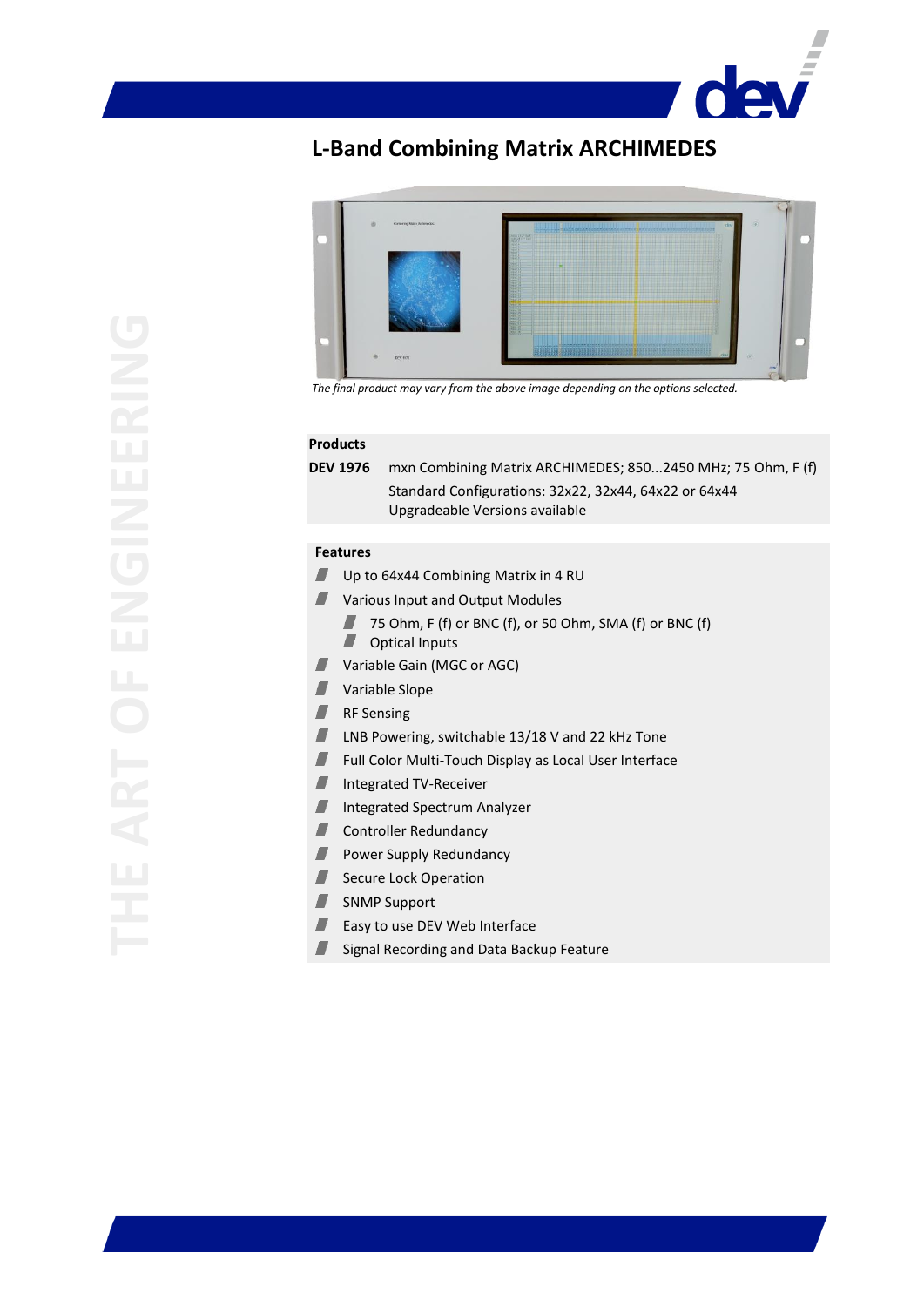# **DEV 1976**

# **Technical Data**



| <b>DEV 1976/mxn</b>                            | <b>Combining Matrix ARCHIMEDES</b>                    |                                                        |
|------------------------------------------------|-------------------------------------------------------|--------------------------------------------------------|
| Capacity                                       |                                                       |                                                        |
| Number of                                      | DEV 1976/32x22:                                       | 32x22                                                  |
| Inputs (m) x Outputs (n)                       | DEV 1976/32x44:                                       | 32x44                                                  |
|                                                | DEV 1976/64x22:                                       | 64x22                                                  |
|                                                | DEV 1976/64x44:                                       | 64x44                                                  |
|                                                | (and Field upgradeable Matrices)                      |                                                        |
| <b>RF Specifications</b>                       |                                                       |                                                        |
| <b>Frequency Range</b>                         | 8502450 MHz                                           |                                                        |
| Impedance, Connectors                          | 75 Ohm, precision F (f)                               |                                                        |
| <b>Return Loss</b>                             | $>14$ dB                                              |                                                        |
| Damage Level                                   | $+25$ dBm                                             |                                                        |
| Operational Input Level                        | <-5 dBm                                               |                                                        |
| Variable Gain                                  | $-20+22$ dB                                           |                                                        |
| Flatness                                       | typ. ±2.0 dB (over entire Band)                       |                                                        |
|                                                | ±0.75 dB (in any 36 MHz Interval)                     |                                                        |
| Isolation                                      | Input/Input, Output/Output: typ. 60 dB                |                                                        |
|                                                | Input/Output (Crosstalk):                             | typ. 60 dB                                             |
|                                                | Off:                                                  | typ. 60 dB                                             |
| <b>Intermodulation Distortion</b>              | <-40 dBc (two Tones @ -8 dBm)                         |                                                        |
| <b>Group Delay Distortion</b>                  | <1 ns (in any 36 MHz Interval)                        |                                                        |
| Noise Figure <sup>2</sup>                      | $<$ 20 dB                                             |                                                        |
| OP1dB                                          | 2 dBm                                                 |                                                        |
| Relay Type                                     | Semiconductor                                         |                                                        |
| <b>Remote Communication</b>                    |                                                       |                                                        |
| Interface (Connector)                          | Ethernet (RJ-45)                                      |                                                        |
| Remote Control & Surveillance                  | • via Web Interface (Ethernet)                        |                                                        |
| (Interface)                                    | • via SNMP (Ethernet)                                 |                                                        |
| <b>Redundant Power Supply</b>                  |                                                       |                                                        |
| <b>Supply Voltage</b>                          | 100240 V AC supplied by two different Lines           |                                                        |
| Power Consumption                              | Max. 250 VA                                           |                                                        |
| <b>General Specifications</b>                  |                                                       |                                                        |
| Size                                           |                                                       | 19" (483 mm) Width, 4 RU (178 mm) Height, 631 mm Depth |
| Weight                                         | ~18 kg (32x22), ~20 kg (32x44, 64x22), ~25 kg (64x44) |                                                        |
| <b>Environmental Conditions</b>                | ETS 300019 Part 1-3 Class 3.1E                        |                                                        |
|                                                |                                                       |                                                        |
| Note 1: Maximum number of combined inputs is 8 |                                                       |                                                        |

Note 2: @ input level <-50 dBm

#### **Option 20I Change 4 Input Channels to 50 Ohm, SMA (f) Option 20O Change 4 Output Channels to 50 Ohm, SMA (f)** Per Option 20, one module with four channels is equipped with 50 Ohm, SMA (f) connectors

instead of 75 Ohm, F (f) connectors.

# **Option 21I Change 4 Input Channels to 75 Ohm, BNC (f)**

#### **Option 21O Change 4 Output Channels to 75 Ohm, BNC (f)**

Per Option 21, one module with four channels is equipped with 75 Ohm, BNC (f) connectors instead of 75 Ohm, F (f) connectors.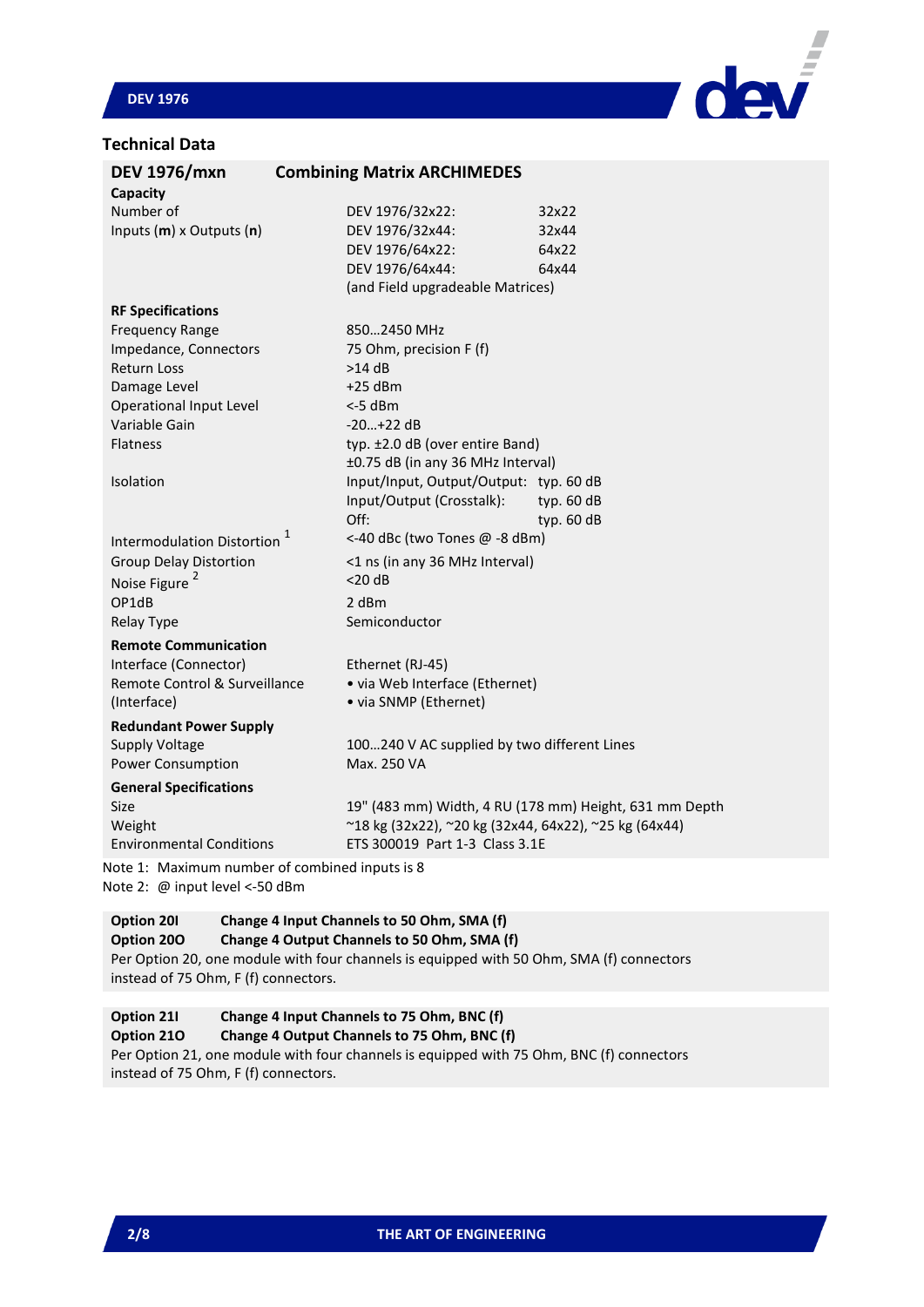



# **Technical Data (cont.)**

| Option 221   | Change 4 Input Channels to Optical providing LC/APC                    |
|--------------|------------------------------------------------------------------------|
| Option 22IHP | Change 4 Input Channels to Optical providing LC/APC (High Input Power) |
| Option 241   | Change 4 Input Channels to Optical providing SC/APC                    |
| Option 24IHP | Change 4 Input Channels to Optical providing SC/APC (High Input Power) |

Per Option 22I (24I), one input module with four channels is equipped with optical LC/APC (SC/APC) connectors instead of 75 Ohm, F (f) RF connectors.

Furthermore, optical input modules are available that are capable to handle higher optical input levels, as provided by some optical LNBs. These high power optical input modules are to be ordered via Option 22IHP (with optical LC/APC connectors) and via Option 24IHP (with optical SC/APC connectors)

#### **Optical Specifications**

| Fiber Type                 | Single Mode 9/125 µm                 |            |
|----------------------------|--------------------------------------|------------|
| Connector Type             | Option 22I, Option 22IHP:            | LC/APC     |
|                            | Option 24I, Option 24IHP:            | SC/APC     |
| Wavelength                 | 11001650 nm                          |            |
| Optical Input Level        | Option 22I, Option 24I:              | $-220$ dBm |
|                            | Option 22IHP, Option 24IHP: -223 dBm |            |
| Damage optical Input Level | $+10$ dBm                            |            |
|                            |                                      |            |

#### **Option 25 Variable Slope (all Channels)**

|                | With Option 25, the matrix provides slope control for all paths. |
|----------------|------------------------------------------------------------------|
| Variable Slope | $05$ dB                                                          |

# **Option 26I Change 4 Input Channels to 50 Ohm, BNC (f)**

# **Option 26O Change 4 Output Channels to 50 Ohm, BNC (f)**

Per Option 26, one module with four channels is equipped with 50 Ohm, BNC (f) connectors instead of 75 Ohm, F (f) connectors.

#### **Option 34 LNB Powering (all Channels)**

With Option 34 each RF input port of the matrix is capable to deliver LNB power and to select the polarity (vertical (13 V) or horizontal (18 V)) and the band (low band (0 Hz) or high band (22 kHz)) of the LNB. The matrix is delivered with an additional 1 RU power supply.

As Option 34 is per chassis, a mix of RF Input Modules with and without LNB Powering is not allowed. A mix of Optical Input Modules and RF-Input Modules with LNB Powering is allowed.

Note that Option 34 cannot be applied in combination with Option 59 (Prepared for ARCHIMEDES Cluster).

#### **LNB Power & Current Monitoring**

| <b>LNB Power</b>                | Max 350 mA per Input                                  |
|---------------------------------|-------------------------------------------------------|
| Voltage and Tone Control        | 13 V, 18 V and 0 Hz, 22 kHz                           |
| Adjustable Level Setting:       |                                                       |
| • Upper Alarm Level             | $\bullet$ max. 330 mA                                 |
| • Lower Alarm Level             | $\bullet$ min. 50 mA                                  |
| <b>Redundant Power Supply</b>   |                                                       |
| Supply Voltage                  | 100240 V AC supplied by two different Lines           |
| <b>Power Consumption</b>        | <600 VA                                               |
| <b>General Specifications</b>   |                                                       |
| <b>Size</b>                     | 19" (483 mm) Width, 1 RU (44 mm) Height, 380 mm Depth |
| Weight                          | $^{\sim}$ 12 kg                                       |
| <b>Environmental Conditions</b> | ETS 300019 Part 1-3 Class 3.1E                        |
|                                 |                                                       |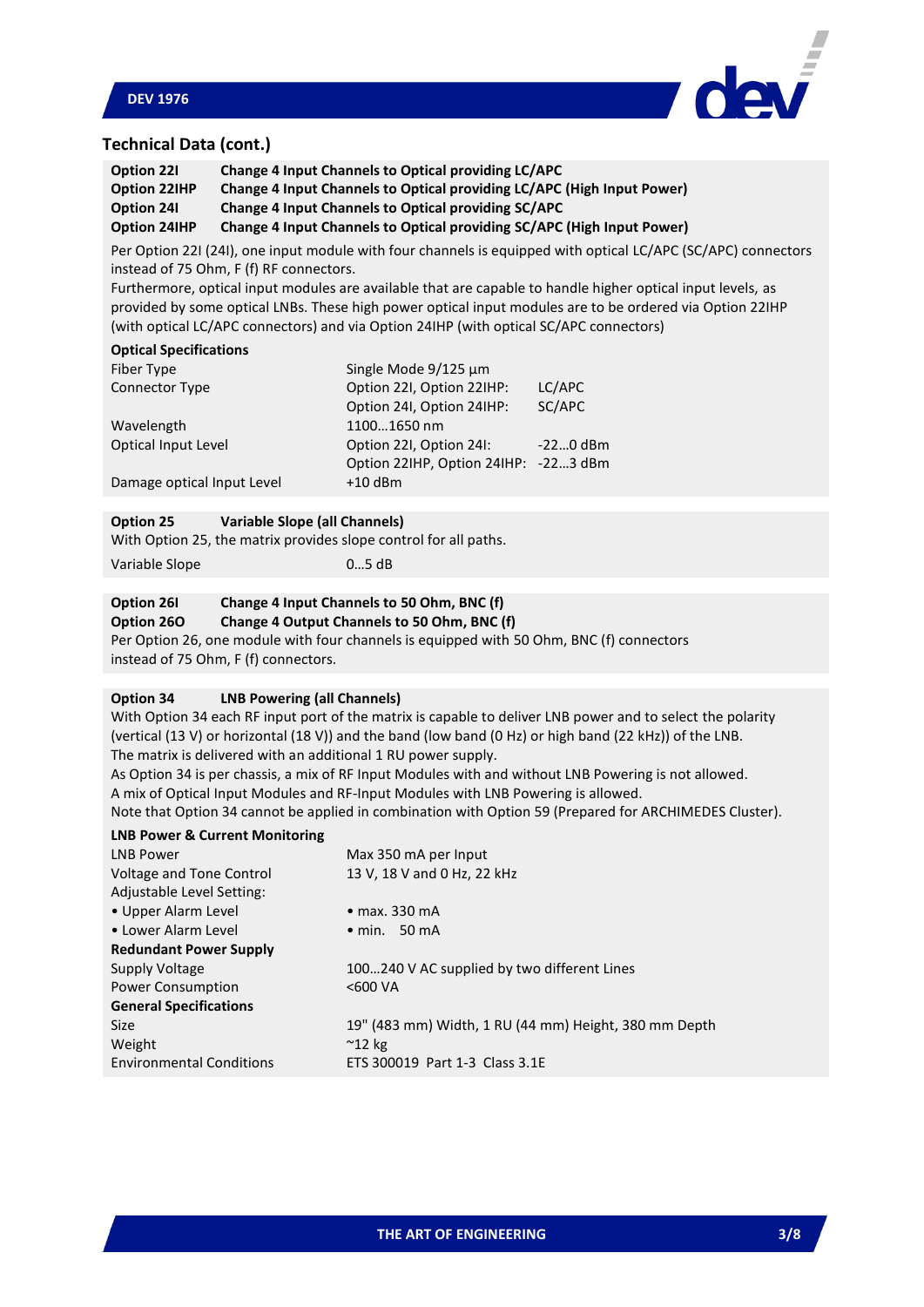

# **Technical Data (cont.)**

#### **Option 36 Integrated Spectrum Analyzer**

With Option 36, the matrix provides integrated spectrum analyzer functionality either to be operated via Web Interface or via the multi-touch display (Option 54). The matrix chassis provides a dedicated external 50 Ohm, SMA (f) spectrum analyzer input port for connecting any signal to be probed. For the technical data of the spectrum analyzer, please refer to the separate spec sheet. Note that Option 36 is available in combination with Option 54 (Multi-Touch Display) only.

#### **Option 38 Secure Lock Operation**

With Option 38, the matrix provides the ability of Secure Lock Operation for multiple user operation. While each user can be configured to operate dedicated inputs and outputs, Secure Lock Operation allows user X to lock a switched path while user Y cannot unlock this path to prevent unwanted service interruptions. An admin user is able to overwrite any path locked by normal users.

#### **Option 39 TV-Receiver**

With Option 39, the matrix provides TV view via an integrated TV-Receiver to be operated via the multi-touch display (Option 54). Each matrix input signal can be routed to the TV-Receiver, which is capable to play unprotected content. (Option 54 needs to be ordered separately)

#### **Option 51 Prepared for Redundant Controller**

#### **Option 52 Redundant Controller**

With Option 52, the matrix is equipped with two controller modules in redundant operation. In case of a malfunction of the main controller, the redundant controller will take over using the same IP settings and the same MAC address. If ordered with Option 51 instead, the matrix is delivered with this functionality prepared, but without the second (redundant) controller module.

#### **Option 54 Multi-Touch Display**

With Option 54, the device is equipped at the front side with a 10.1" HD full color multi-touch display. With this local user interface, all relevant functionalities are available to monitor quickly the status of the matrix, to switch the matrix, to safe or to load switching presets, to lock switched paths, to configure the IP address, and to use the integrated TV Receiver to check content.

#### **Option 59 Prepared for ARCHIMEDES Cluster**

With applied Option 59 the device is prepared to become a member of an ARCHIMEDES cluster which merges a number of DEV 1976 to a single matrix, providing >64 inputs and/or >44 outputs.

Thus, larger matrix configurations (up to 1024x1024) are possible.

Please contact DEV Systemtechnik to discuss the requirements of your ARCHIMEDES cluster! In addition, please note that Option 59 cannot be applied in combination with Option 34 (LNB Powering).

# **Option 87 8 Input Channels less**

#### **Option 88 8 Output Channels less**

Per Option 87 or Option 88, the matrix is delivered with 8 input channels or 8 output channels less. Thus, the standard configurations can be equipped with less input or output channels. This provides the flexibility to configure the matrix for the current requirements and to keep the option to upgrade the matrix to an application specific maximum size. The field upgrade can be performed by the customer by ordering the required number of corresponding upgrade kits.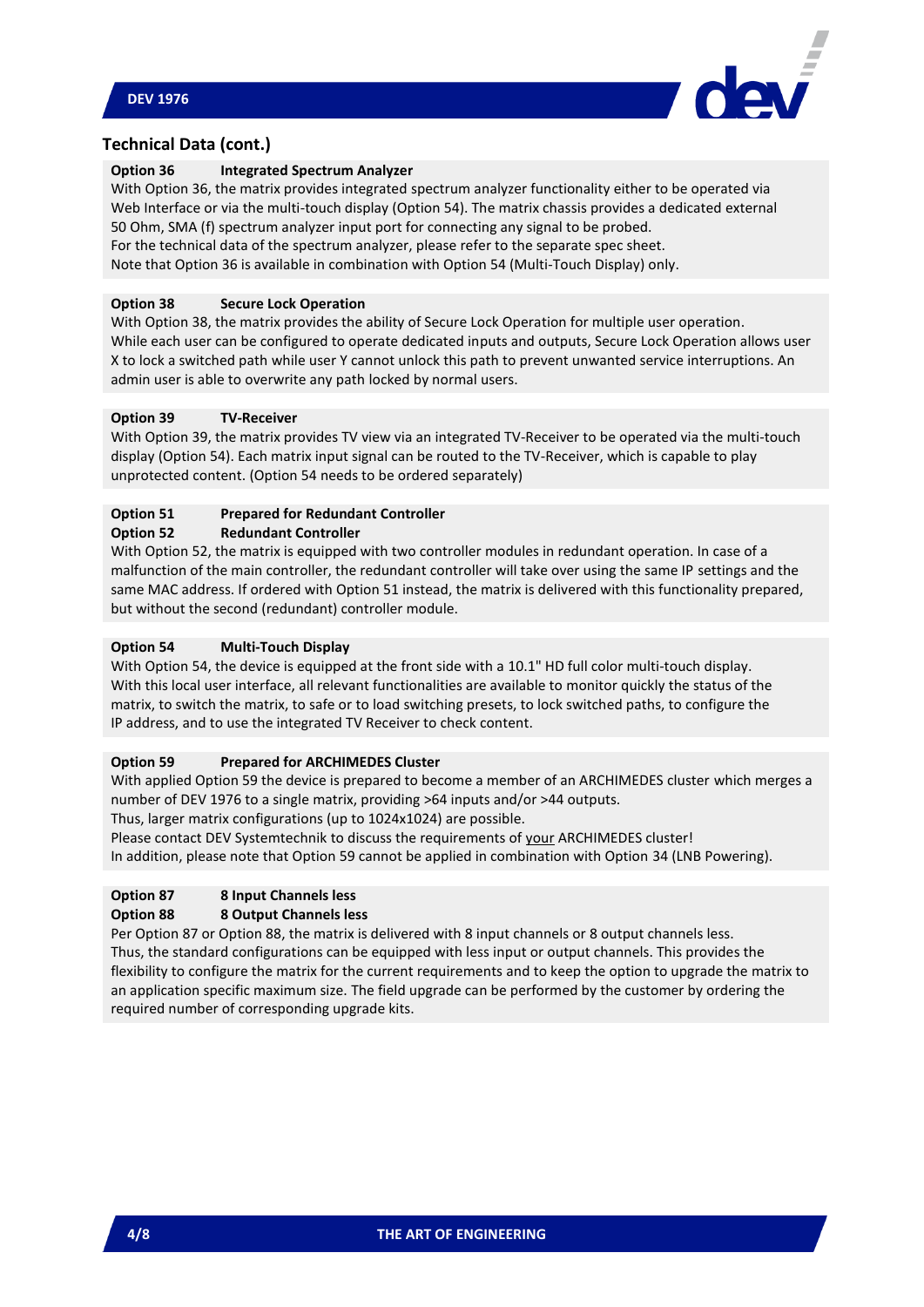

#### **Technical Information Upgrade Products**

#### **DEV 19761 Upgrade Kit for 8 Input Channels; 850...2450 MHz; 75 Ohm, F (f)**

(A number of) DEV 19761 can be applied for matrices that were ordered with (a number of) Option 87.

If different input channel properties are required, Option 20I, Option 21I, Option 22I, Option 22IHP, Option 24I, Option 24IHP, and Option 26I are provided.

For matrices with applied Option 34, Option 33 needs to be ordered in addition.

#### **DEV 19762 Upgrade Kit for 8 Output Channels; 850...2450 MHz; 75 Ohm, F (f)**

(A number of) DEV 19762 can be applied for matrices that were ordered with (a number of) Option 88. If different output channel properties are required, Option 20O, Option 21O, and Option 26O are provided.

#### **DEV 19765 Expansion Block to 64x64**

The DEV 19765 is to be applied once in combination with DEV 19766 and/or DEV 19767 to product configurations with more than 32 input channels and with more than 32 output channels.

#### **DEV 19766 32 Input Channel Expansion to 64 Input Channels; 850...2450 MHz; 75 Ohm, F (f)** The DEV 19766 can be applied once to the following products:

- DEV 1976/64Ux22
- DEV 1976/64Ux44

 $\blacksquare$  The DEV 19765 is required in addition to the DEV 19766.

- **DEV 1976/64Ux44U** 
	- The DEV 19765 is required in addition to the DEV 19766 if ordered in combination with the DEV 19767.

Naturally, the number of additional inputs can be reduced by ordering the appropriate number of Option 87. If different input channel properties are required, Option 20I, Option 21I, Option 22I, Option 22IHP, Option 24I, Option 24IHP, and Option 26I are provided.

For matrices with applied Option 34, Option 33 needs to be ordered in addition.

#### **DEV 19767 22 Output Channel Expansion to 44 Output Channels; 850...2450 MHz; 75 Ohm, F (f)** The DEV 19767 can be applied once to the following products:

- DEV 1976/32x44U
- **DEV 1976/64x44U** 
	- The DEV 19765 is required in addition to the DEV 19767.
- DEV 1976/64Ux44U

The DEV 19765 is required in addition to the DEV 19767 if ordered in combination with the DEV 19766. Naturally, the number of additional outputs can be reduced by ordering the appropriate number of Option 88. If different output channel properties are required, Option 20O, Option 21O, and Option 26O are provided.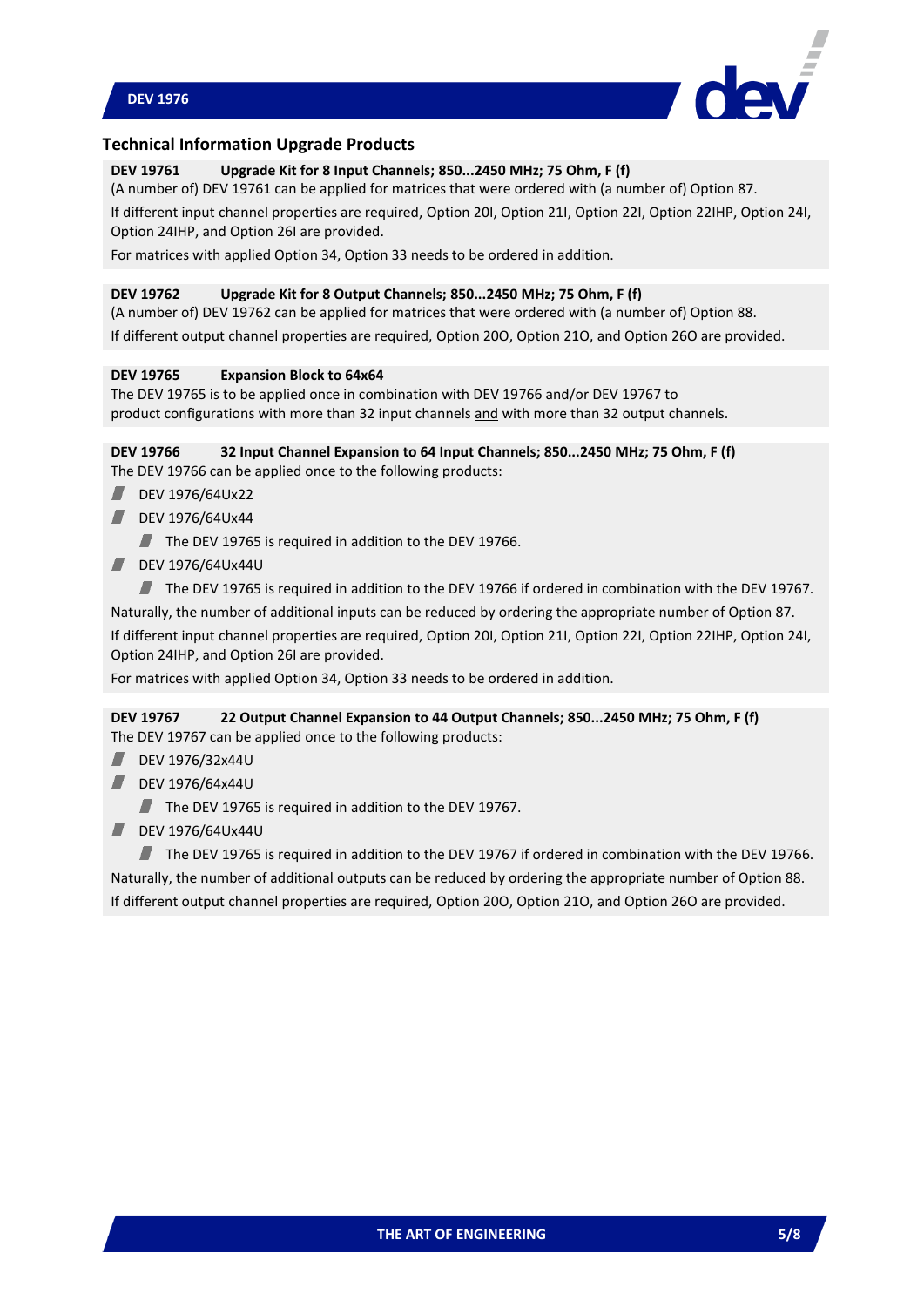# **DEV 1976**



# **Order Information**

| <b>Products</b>        |                                                                                                 |
|------------------------|-------------------------------------------------------------------------------------------------|
| DEV 1976/32x22         | 32x22 Combining Matrix ARCHIMEDES; 8502450 MHz; 75 Ohm, F (f)                                   |
| DEV 1976/32x44U        | 32x22 Combining Matrix ARCHIMEDES, Field upgradeable up to 32x44;<br>8502450 MHz; 75 Ohm, F (f) |
| DEV 1976/64Ux22        | 32x22 Combining Matrix ARCHIMEDES, Field upgradeable up to 64x22;<br>8502450 MHz; 75 Ohm, F (f) |
| DEV 1976/64Ux44U       | 32x22 Combining Matrix ARCHIMEDES, Field upgradeable up to 64x44;<br>8502450 MHz; 75 Ohm, F (f) |
| DEV 1976/32x44         | 32x44 Combining Matrix ARCHIMEDES; 8502450 MHz; 75 Ohm, F (f)                                   |
| DEV 1976/64Ux44        | 32x44 Combining Matrix ARCHIMEDES, Field upgradeable up to 64x44;<br>8502450 MHz; 75 Ohm, F (f) |
| DEV 1976/64x22         | 64x22 Combining Matrix ARCHIMEDES; 8502450 MHz; 75 Ohm, F (f)                                   |
| DEV 1976/64x44U        | 64x22 Combining Matrix ARCHIMEDES, Field upgradeable up to 64x44;<br>8502450 MHz; 75 Ohm, F (f) |
| DEV 1976/64x44         | 64x44 Combining Matrix ARCHIMEDES; 8502450 MHz; 75 Ohm, F (f)                                   |
| <b>Options</b>         |                                                                                                 |
| Option 201             | Change 4 Input Channels to 50 Ohm, SMA (f)                                                      |
| Option 200             | Change 4 Output Channels to 50 Ohm, SMA (f)                                                     |
| Option 21I             | Change 4 Input Channels to 75 Ohm, BNC (f)                                                      |
| Option 210             | Change 4 Output Channels to 75 Ohm, BNC (f)                                                     |
| Option 22I             | Change 4 Input Channels to Optical providing LC/APC                                             |
| Option 22IHP           | Change 4 Input Channels to Optical providing LC/APC (High Input Power)                          |
| Option 24I             | Change 4 Input Channels to Optical providing SC/APC                                             |
| Option 24IHP           | Change 4 Input Channels to Optical providing SC/APC (High Input Power)                          |
| Option 25              | Variable Slope (all Channels)                                                                   |
| Option 26I             | Change 4 Input Channels to 50 Ohm, BNC (f)                                                      |
| Option 260             | Change 4 Output Channels to 50 Ohm, BNC (f)                                                     |
| Option 34              | LNB Powering (all Channels)                                                                     |
| Option 36 $1$          | Integrated Spectrum Analyzer                                                                    |
| Option 38              | Secure Lock Operation                                                                           |
| Option 39 <sup>1</sup> | <b>TV-Receiver</b>                                                                              |
| Option 51              | Prepared for Redundant Controller                                                               |
| Option 52              | Redundant Controller                                                                            |
| Option 54              | Multi-Touch Display                                                                             |
| Option 59              | Prepared for ARCHIMEDES Cluster                                                                 |
| Option 87              | 8 Input Channels less                                                                           |
| Option 88              | 8 Output Channels less                                                                          |

Note 1: In combination with Option 54 only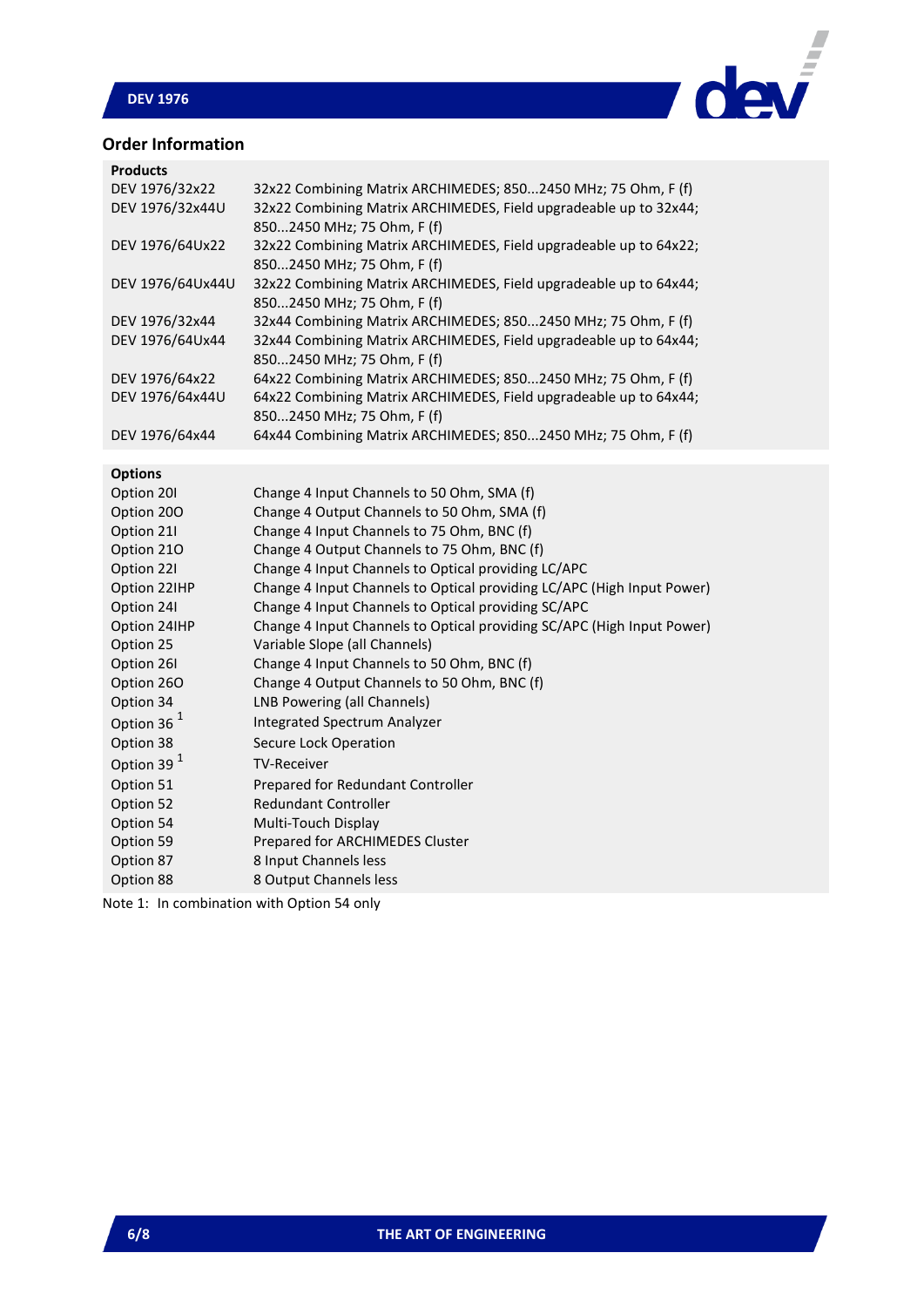

# **Order Information Upgrade Products**

| <b>Upgrade Products</b> |                                                                                                                                                                  |  |  |
|-------------------------|------------------------------------------------------------------------------------------------------------------------------------------------------------------|--|--|
| DEV 19761               | Upgrade Kit for 8 Input Channels; 8502450 MHz; 75 Ohm, F (f)                                                                                                     |  |  |
| Option 20I              | Change 4 Input Channels to 50 Ohm, SMA (f)                                                                                                                       |  |  |
| Option 21I              | Change 4 Input Channels to 75 Ohm, BNC (f)                                                                                                                       |  |  |
| Option 22I              | Change 4 Input Channels to Optical providing LC/APC                                                                                                              |  |  |
| Option 22IHP            | Change 4 Input Channels to Optical providing LC/APC (High Input Power)                                                                                           |  |  |
| Option 24I              | Change 4 Input Channels to Optical providing SC/APC                                                                                                              |  |  |
| Option 24IHP            | Change 4 Input Channels to Optical providing SC/APC (High Input Power)                                                                                           |  |  |
| Option 26I              | Change 4 Input Channels to 50 Ohm, BNC (f)                                                                                                                       |  |  |
| Option 33               | LNB Powering for 8 Inputs<br>(mandatory for products with applied Option 34, and not<br>available for DEV 19761 in combination with Option 221<br>or Option 24I) |  |  |
| DEV 19762               | Upgrade Kit for 8 Output Channels; 8502450 MHz; 75 Ohm, F (f)                                                                                                    |  |  |
| Option 200              | Change 4 Output Channels to 50 Ohm, SMA (f)                                                                                                                      |  |  |
| Option 210              | Change 4 Output Channels to 75 Ohm, BNC (f)                                                                                                                      |  |  |
| Option 26O              | Change 4 Output Channels to 50 Ohm, BNC (f)                                                                                                                      |  |  |
| <b>DEV 19765</b>        | Expansion Block to 64x64                                                                                                                                         |  |  |
|                         | (to be ordered once in combination with DEV 19766 and/or DEV 19767)                                                                                              |  |  |
| <b>DEV 19766</b>        | 32 Input Channel Expansion to 64 Input Channels; 8502450 MHz; 75 Ohm, F (f)                                                                                      |  |  |
| Option 20I              | Change 4 Input Channels to 50 Ohm, SMA (f)                                                                                                                       |  |  |
| Option 21I              | Change 4 Input Channels to 75 Ohm, BNC (f)                                                                                                                       |  |  |
| Option 22I              | Change 4 Input Channels to Optical providing LC/APC                                                                                                              |  |  |
| Option 22IHP            | Change 4 Input Channels to Optical providing LC/APC (High Input Power)                                                                                           |  |  |
| Option 24I              | Change 4 Input Channels to Optical providing SC/APC                                                                                                              |  |  |
| Option 24IHP            | Change 4 Input Channels to Optical providing SC/APC (High Input Power)                                                                                           |  |  |
| Option 26I              | Change 4 Input Channels to 50 Ohm, BNC (f)                                                                                                                       |  |  |
| Option 33               | LNB Powering for 8 Inputs<br>(mandatory for products with applied Option 34, and not<br>available for DEV 19766 in combination with Option 221<br>or Option 24I) |  |  |
| Option 87               | 8 Input Channels less                                                                                                                                            |  |  |
| <b>DEV 19767</b>        | 22 Output Channel Expansion to 44 Output Channels; 8502450 MHz; 75 Ohm, F (f)                                                                                    |  |  |
| Option 200              | Change 4 Output Channels to 50 Ohm, SMA (f)                                                                                                                      |  |  |
| Option 210              | Change 4 Output Channels to 75 Ohm, BNC (f)                                                                                                                      |  |  |
| Option 26O              | Change 4 Output Channels to 50 Ohm, BNC (f)                                                                                                                      |  |  |
| Option 88               | 8 Output Channels less                                                                                                                                           |  |  |